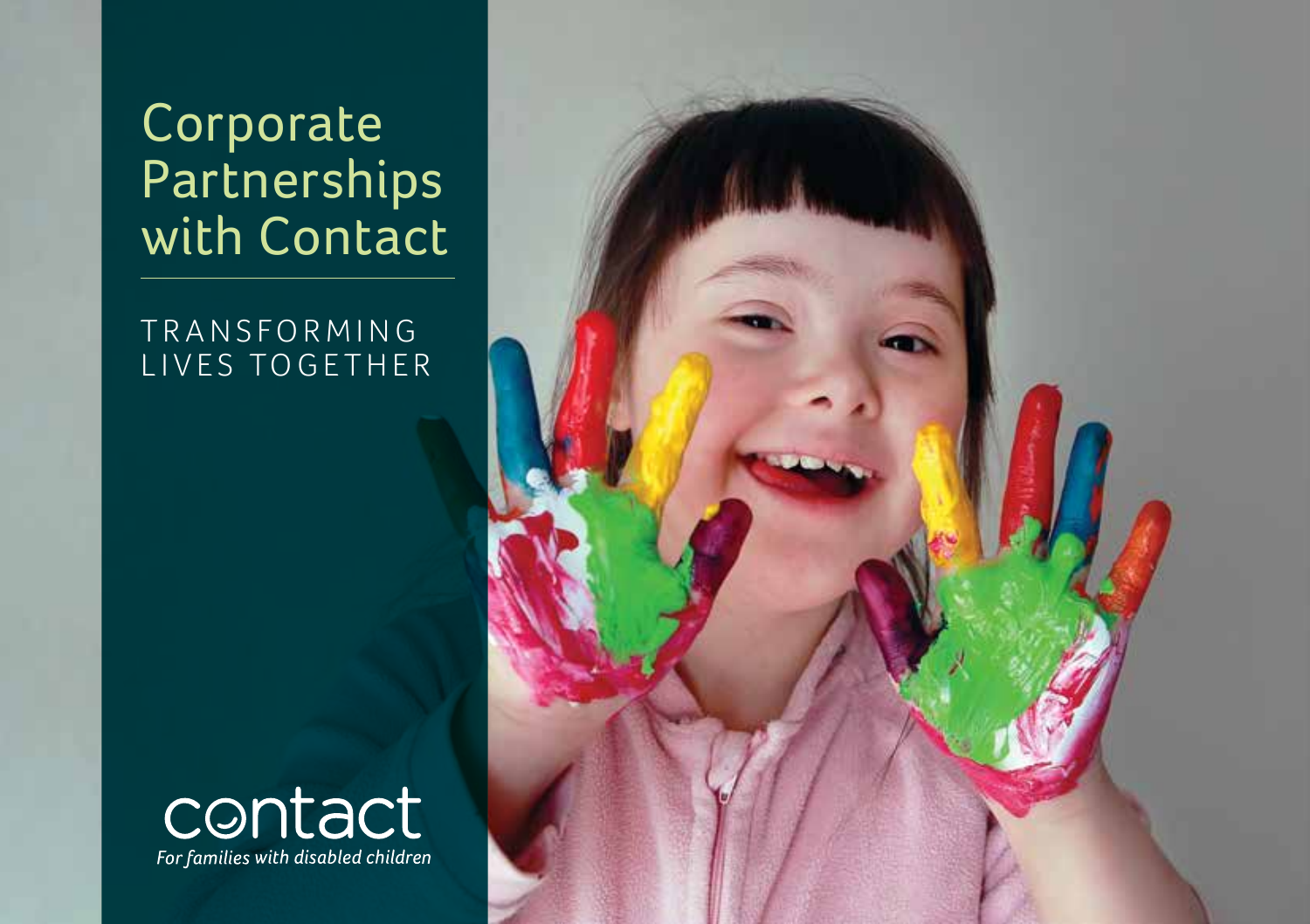Amanda Batten Contact CEO

# We transform lives – but we cannot do it alone

Contact is here for every UK family with a disabled child – whatever their condition, wherever they are.

We are especially there for those who are struggling, feeling isolated and overwhelmed by the effort to get the support their child and they need.

Importantly, rather than creating dependence, we enable families to support themselves by giving them the information and tools they need.

We are an ambitious, well-run charity with a very big heart. We are determined to reach more families in need and reach them sooner.

But we can't do this alone. We cannot make the difference that we make, without the support and investment of companies like yours.

**Please help us transform lives by partnering with Contact.** 



*"Contact is very special. They truly understand the depth of complexity families with disabled children face every day. They speak our language and provide practical support that is truly life-changing."* **Parent carer**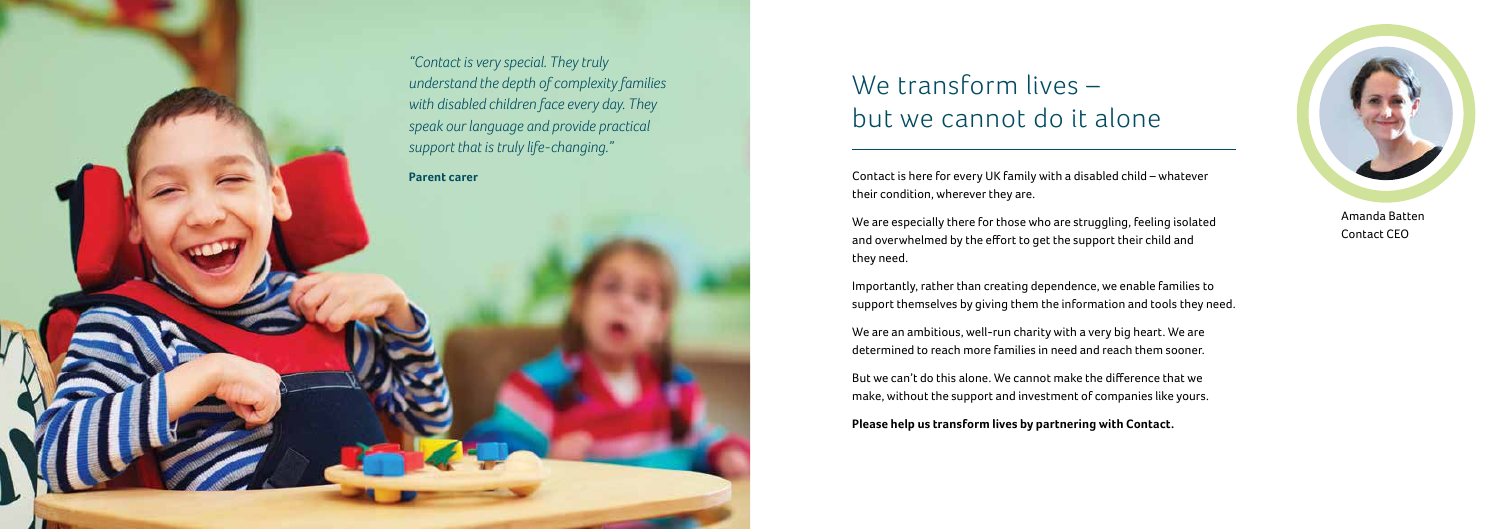# Every day in the UK over 100 children are born or diagnosed with a disability

1 in 3 families with disabled children take out loans to pay for food

72% of parent carers suffer from mental ill health due to stress and isolation

1 in 5 parent carers leave paid employment

#### **None of this is inevitable.**

Contact helps families take back control. We enable them to overcome the challenges they face, and focus on what really matters – enjoying family life.

We campaign tirelessly for social and political change to empower families. Each year we support over 196,000 UK families through support programmes and workshops, a free helpline and expert online resources. We also link families together so they can support each other.

### **This is support families struggle to find anywhere else.**



*a world that we never knew existed. Last year, I had a breakdown and was put on medication for anxiety. I'd had to cope and be strong for so long, that it all got too much."*

This is something no parent prepares for and too often families are left to struggle alone, frightened, overwhelmed and not knowing where to turn.

A desperate lack of services makes it even harder. Parents are exhausted and stressed as they battle to provide the best life possible for their child.

**As a result they can spiral into crisis.**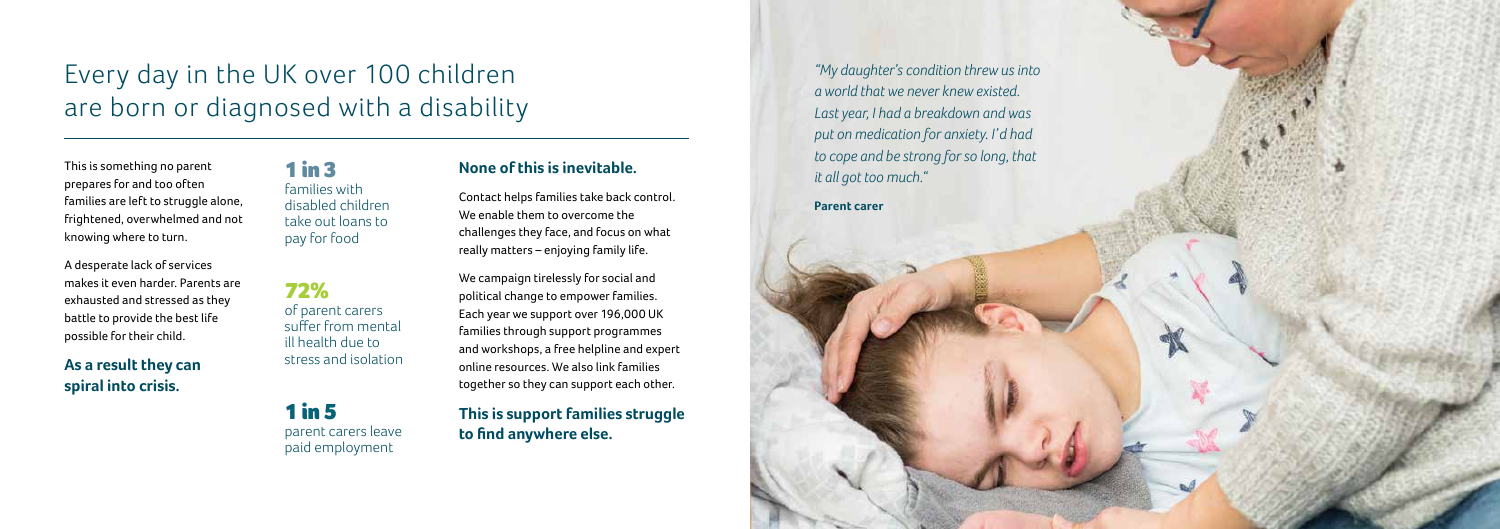

## Why partner with Contact?

We listen to and honour your unique values, identity and CSR objectives. Working together we:

#### **Transform lives**

You can ensure desperate families and disabled children get vital support by partnering with Contact. Your business can be the difference between families spiraling into crisis, or being able to thrive.

#### **Support colleagues, clients or customers**

Disability can affect any family. Whether you know it or not, you will have parents or family members of a disabled child in your networks. Partnering with Contact will increase loyalty and you can offer specialist support.

#### **Deliver real value**

You deserve genuine impact from your support. Across all of our services, 97% would recommend us, and independent evaluation shows we deliver real impact and value for money. In all that we do, we give it our all. This includes creating a successful partnership with you.

### **Build a more connected organisation**

Engage your employees in volunteering, fundraising, competition, and awareness raising activities, helping form closer teams. From overseas adventures to bake sales and guaranteed London Marathon places, we have something for you. Wherever our partnership takes us, you can build an energised workforce and show solidarity to families affected by disability.

#### **Generate positive PR & HR**

Increase your profile and feel-good factor with customers and colleagues. We also offer bespoke training for HR and managers, plus in-house workshops for carers.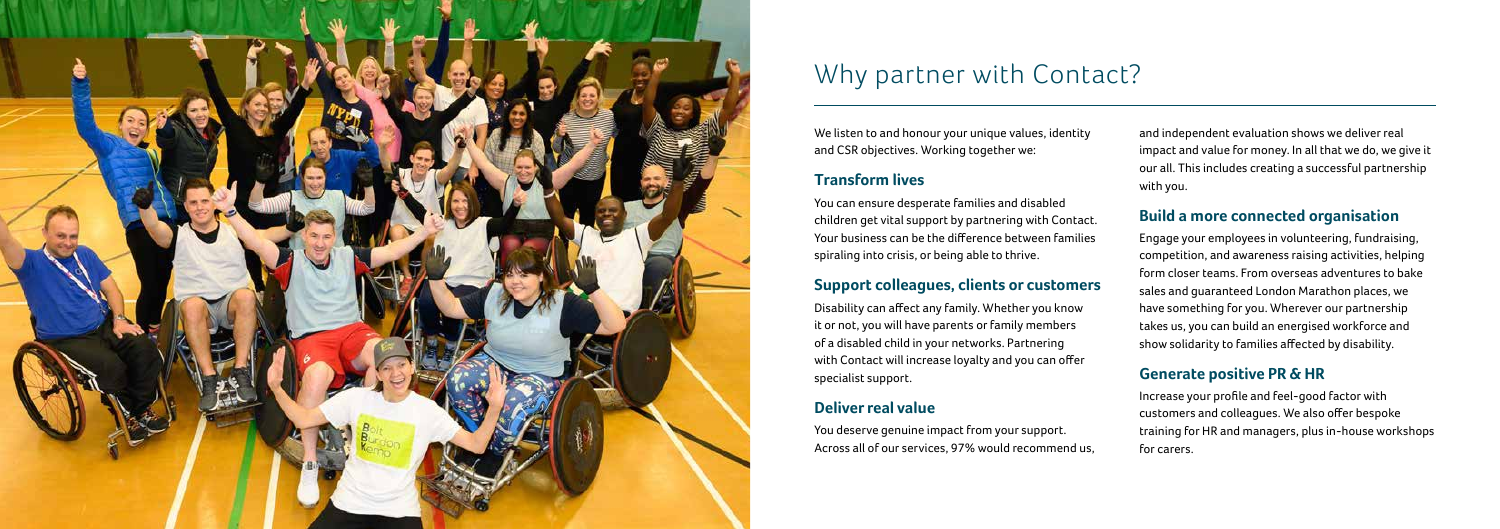See how you can transform lives through our programmes overleaf.

### How we can support you

We delight in working with you to create an inspiring and rewarding partnership that we can both be proud of. Our support for your organisation includes: • Creative fundraising and volunteer opportunities

- 
- Resources tailored to your needs
- Regular updates and opportunities to engage colleagues and demonstrate your impact
- Marketing and publicity support to help celebrate and elevate your goals
- Cheer, commitment and a dedicated account manager from our client-focused team.
- Project development Project development
- Charity of the Year
- High profile recognition
- Sponsorship Sponsorship
- Cause-related Cause-related marketing marketing
- Fundraising activities Fundraising activities
- Volunteering
- Campaigning
- Pro bono Pro bono

#### **Bespoke consultancy**

We can provide training for your HR team or Managers on understanding disability and supporting employees with disabled children. We also offer in-house workshops for colleagues who are parent carers.



#### **Partnerships with Partnerships with Contact might include:**

£30,000 could ensure that **600 families** 

receive specialist support when their seriously ill child is hospitalised





£15,000



could fund **4 activity sessions**  benefitting **196 disabled children**, parents and siblings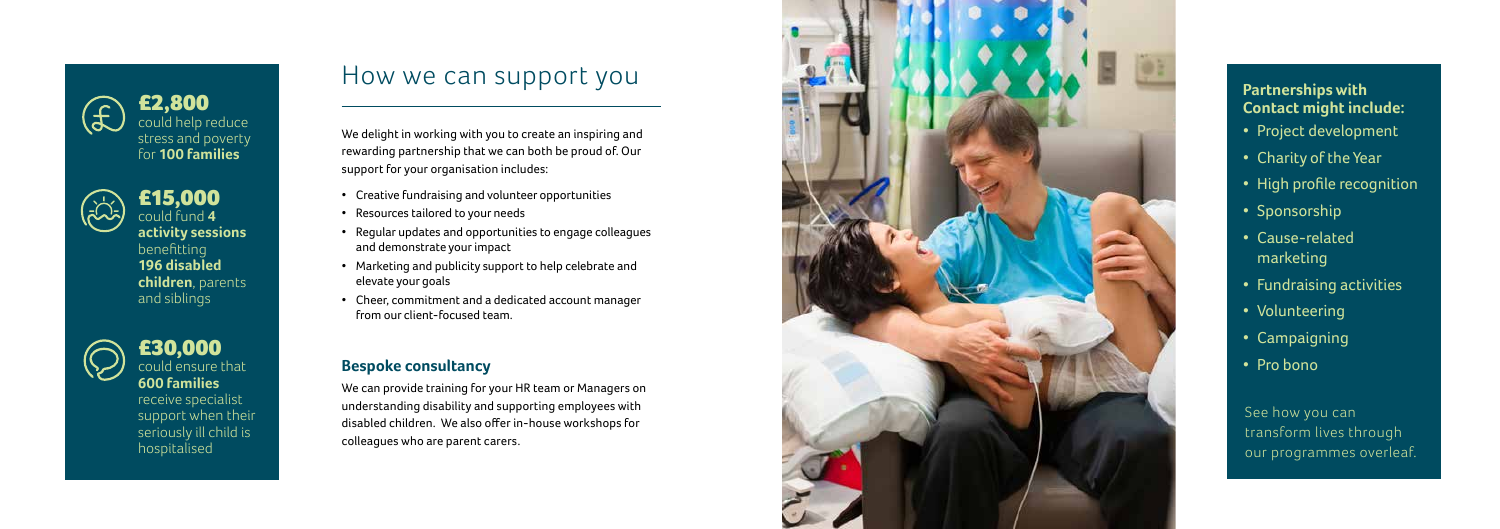### By Your Side: reaching families in hospital

Thousands of families with children in hospital are in desperate need of emotional and practical support.

They may be reeling from their baby being born with complex problems, struggling to cope with their child's diagnosis, or be living at their child's bedside for months at a time.

They also have to deal with overwhelming practical issues like keeping their home or job and worrying about their other children.

Contact's By Your Side team are based in children's hospitals across the country, when and where they are needed most.

**We would be honored if you can be by our side to support this vital project, so that we can be by theirs.**

> *"It was such a relief to find people who understood what I was going through. They pointed me in the right directions and made me feel like there was hope."*

**Parent carer**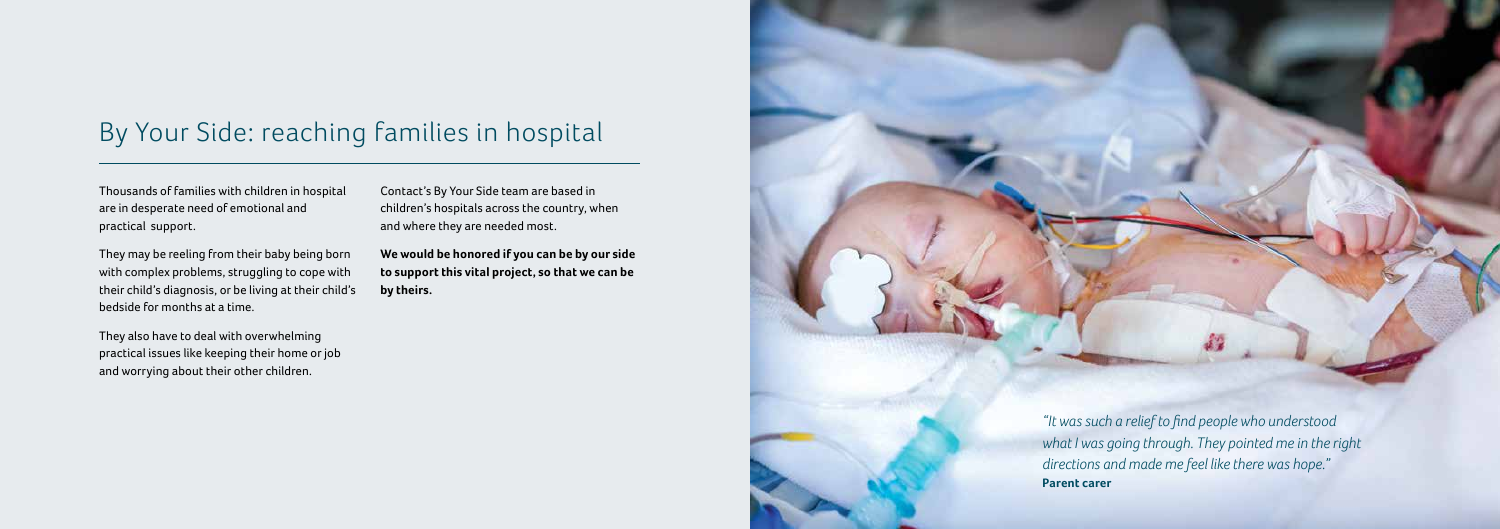# Better Together: family fun and support

Having a family day out can often be impossible for many families with disabled children.

A day at the zoo might be too expensive, a play centre not disabled friendly, and the stress of strangers staring and commenting too upsetting. Even a trip to the park can be overwhelming. Life can become very isolating.

Contact's Better Together programme provides activities for the whole family. Disabled children, their brothers and sisters, all get to have fun and make friends. Parents can relax. Additionally, Contact also provides information and support.

Through sport, art, music and nature, we can build confidence, improve mental health and foster friendships.

**You can support such rewarding days knowing we are always better together.**



*"Contact punches above its weight and makes things better for all of us."* **Parent carer**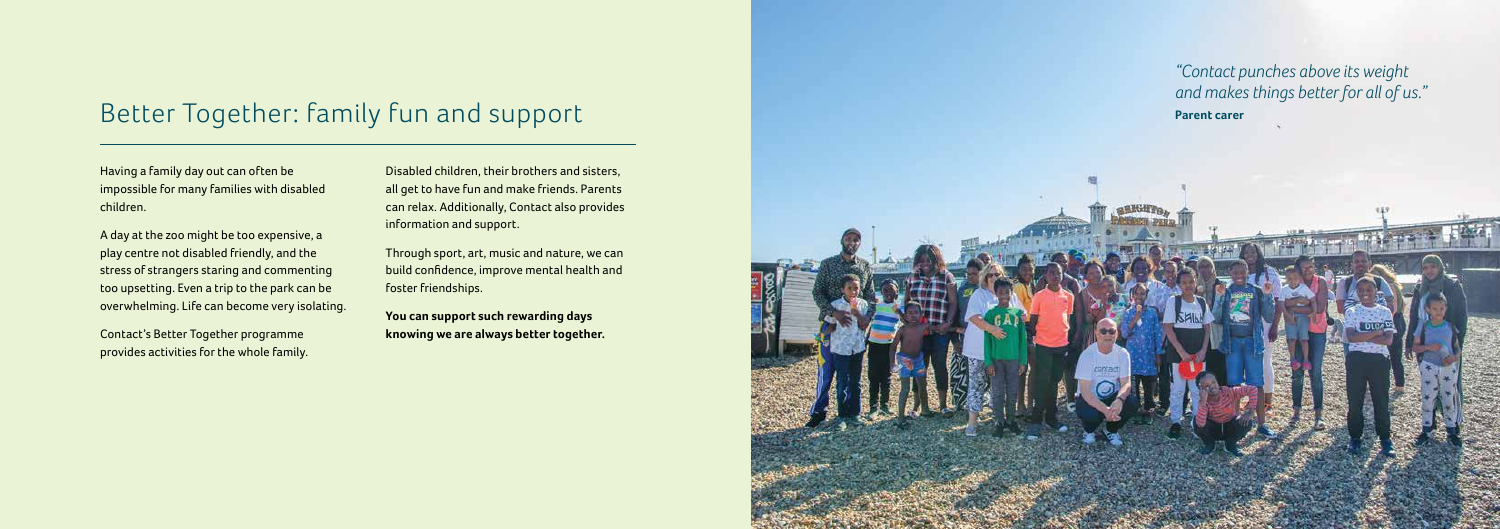## Family Finances: reducing poverty

On average it costs three times more to raise a disabled child than a non-disabled child. Often parents have to stop working to care for their child.

As a result, many families struggle to pay for food, clothes and heating. Parents' mental health often suffers due to the stress and isolation.

Our Family Finances service is unique. Our specialist advisers provide a clear picture of the family's finances, increasing income wherever possible – on average by £5,538 per annum for each family eligible.

**For every £1 invested we can unlock more than £8 for families. Your support goes a long way and can transform lives.** 

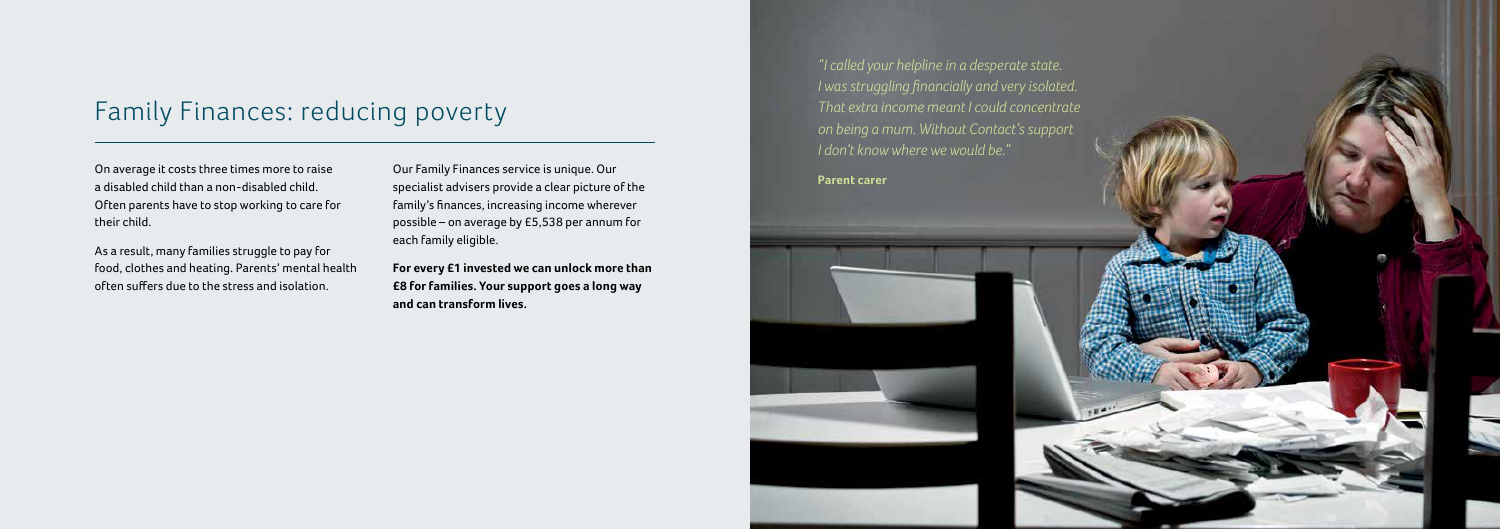# Fledglings: overcoming daily challenges

Fledglings transforms daily life by providing practical solutions to overcome everyday challenges.

A simple item can make a world of difference.

Our products give disabled children independence, help families enjoy times together, and reduce exhaustion, anxiety and stress.

We go the extra mile to ensure parents get the product they need, and many items are developed in partnership with parents.

**With your help, we can provide products to special schools across the country, or free sensory boxes to low-income families. Each box is filled with life-improving products they would otherwise struggle to afford.**



*"These products make the difference between being able to cope, and not able to cope. Little things matter so much. We're very grateful to Fledglings."*

**Parent carer**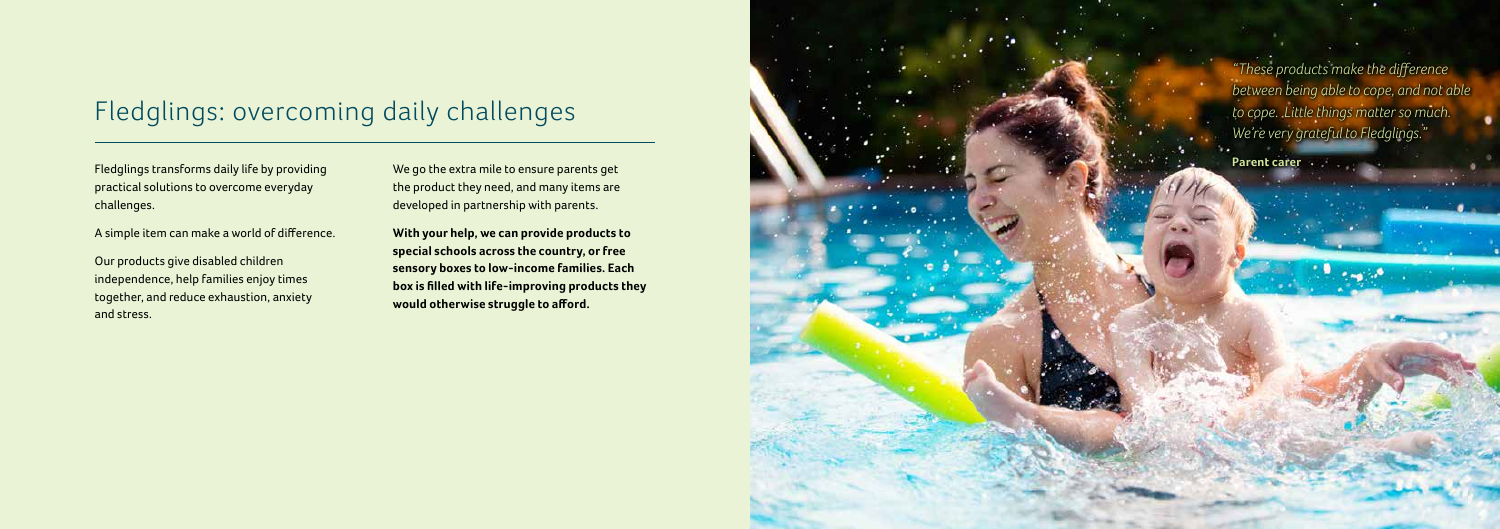### How companies are working with us



Bolt Burdon Kemp (BBK) helps fund our By Your Side hospitals programme. BBK staff also kindly volunteer for Contact and take part in fundraising events.

*"The emotional and practical assistance Contact provides is first class, delivered with understanding and compassion. BBK are passionate about helping injured children and adults alike. We enjoy enormous satisfaction knowing that we are supporting an organisation that helps to improve the lives of children with disabilities and their families."* 

**Cheryl Abrahams** Bolt Burdon Kemp

### $\div$  team

Team Consulting colleagues make daily life easier for disabled children and families by supporting Fledglings.

"*The service Fledglings provides to disabled children is vital and everyone at Team Consulting is delighted to continue our financial support.*"

#### **Laureline Mahe**

Team Consulting



During Fidelity's two-year Charity of the Year partnership with Contact they generously donated towards our Family Finances and By Your Side programmes. Their colleagues raised vital funds in many ways, including the London Marathon.

 $F$  Fidelity

*"The work they do is incredibly unique. Disability is something that affects such a large proportion of society, and Contact provide support to families with the best-in-class guidance and information."* 

**Sophie Jade Metcalfe**  Fidelity Cannon Street